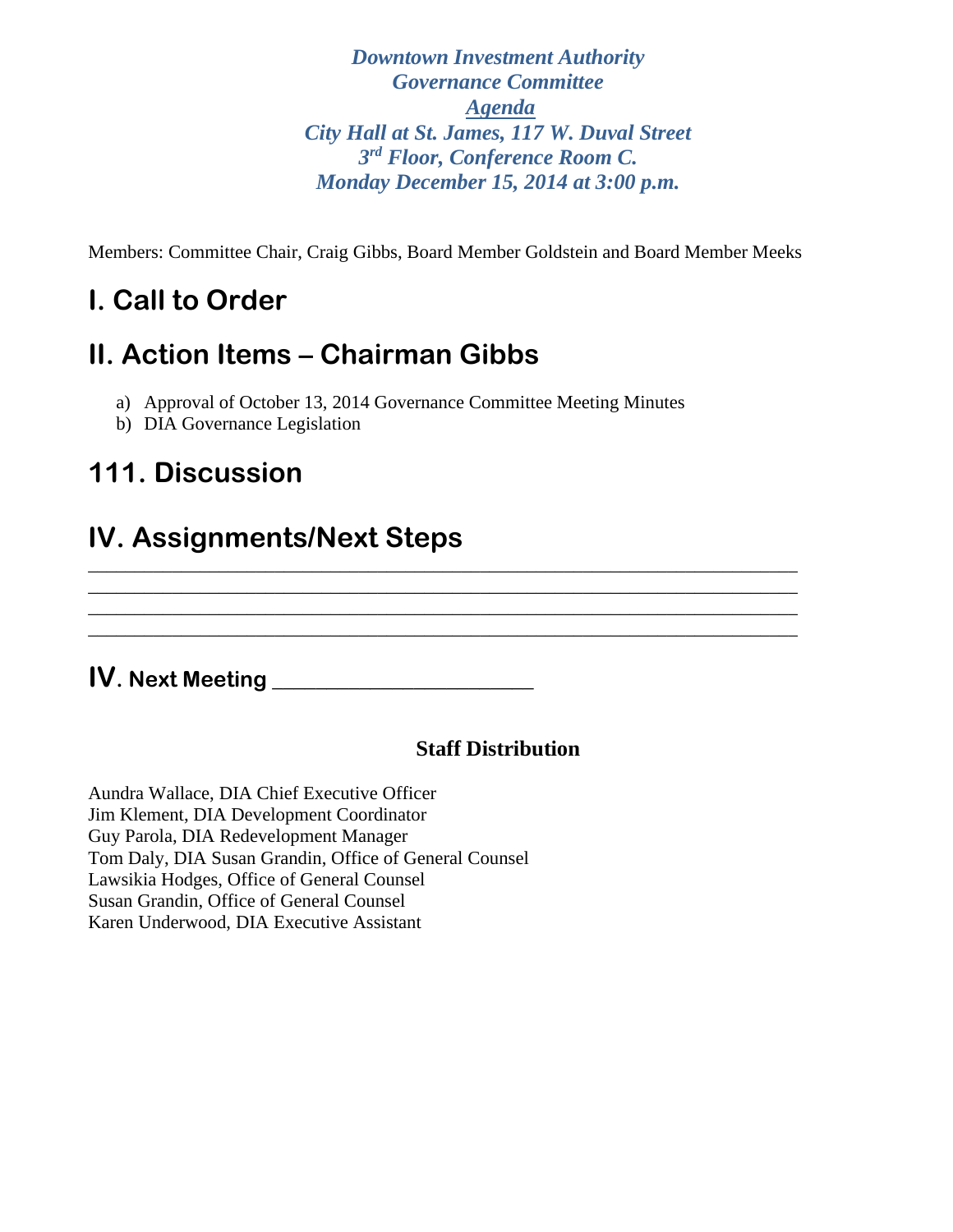**Downtown Investment Authority Downtown Investment Authority** 



**Governance Committee Meeting** 

*Monday, December 15, 2014 3:00 p.m.*

**City Hall at St. James 117 West Duval St., 3rd Floor Conference Room C**

### *DIA Governance Committee MEETING MINUTES*

**Board Members Present:** Craig Gibbs, Committee Chairman; Doris Goldstein and Jack Meeks and Jim Bailey

**Board Members Absent:** None

**Office of General Counsel:** Susan Grandin

**Council Member:** Lori Boyer

**Attendees:** Aundra Wallace, DIA Chief Executive Officer; Guy Parola, DIA Redevelopment Manager; Jim Klement, DIA Development Coordinator Lara Diettrich, Diettrich Planning and Karen Underwood, DIA Executive Assistant

### **I. CALL TO ORDER**

Chairman Gibbs called the governance committee meeting to order at approximately 3:00 p.m.

### **II. ACTION ITEMS**

#### **DIA Governance Legislation**

Susan Grandin, Esq. from the City's General Counsel Office provided two (2) different documents that will be become a part of Ordinance 2014-560.

The committee reviewed Chapter 656 (Zoning Code) Changes in its entirety.

Council Member Boyer shared comments from a meeting that took place this morning. The next discussion taken up, whatever the DIA board recommends with respect to Governance changes would be offered as an amendment on the floor to 560. With respects to these changes which are 656 changes, there are two ways the board could go... Leave all 656 changes and not do any of them right now and take the time to review whether the committee would actually change some of the district regulations as they apply to Brooklyn, Sports district or Entertainment district, and sidewalk café.

Or

The board can just make these changes that are governance type related i.e., appeal process, switching out the language of administrative type changes and do that again as an amendment to 560 and get it done as part of the approval of the plan and come back with a separate bill.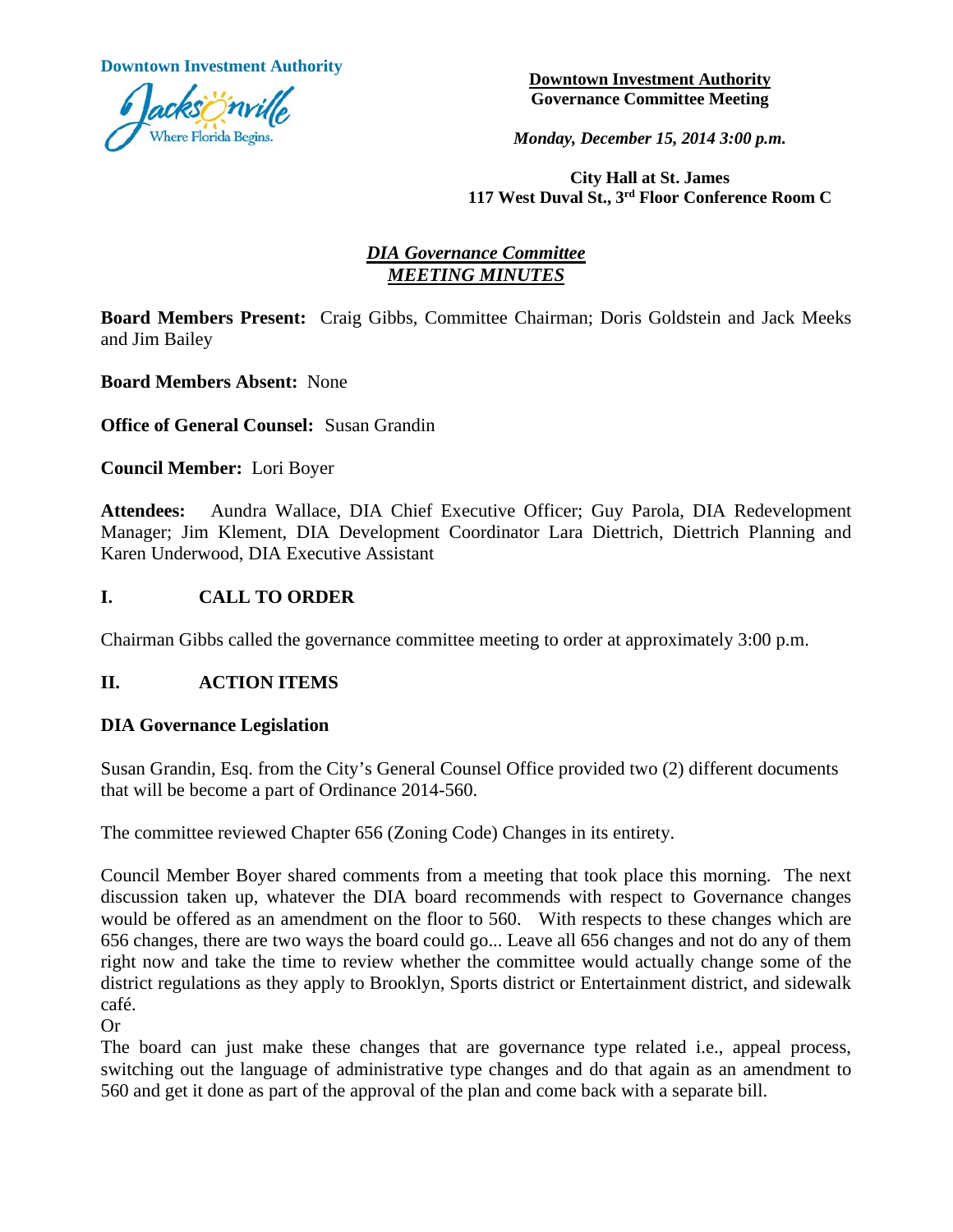Downtown Investment Authority Governance Committee Meeting December 15, 2014 Page 2 of 3

**A MOTION WAS MADE BY BOARD MEMBER MEEKS AND SECONDED BY BOARD MEMBER GOLDSTEIN APPROVING WHAT WAS PRESENTED BY SUSAN GRANDIN WITH HER EXPLANATION AS BEING BY LARGE ADMINISTRATIVE CHANGES WITH THE PROVISIONS THAT SHE WILL WORK ON AND OR REVISE THOSE ISSUES RAISED BY MR. PAROLA AND COUNCIL MEMBER BOYER WITH THE INTENT TO REVISIT THE SUBSTITUTE ISSUES OF CHAPTER 656. THE MOTION PASSED UNANIMOUSLY 3-0.**

Lara Diettrich recommended taking the Council Member Boyer's second option as proposed.

CEO Wallace clarified that the board will address governance related matters associated with Chapter 656; any subsequent discussions regarding 656 will return to the Governance Committee for a greater discussion at a later date.

Susan Grandin provided the other document that was produced by Lawsikia Hodges. The handout identified the Ordinance Code changes that will articulate the DIA's relations with other City agencies and departments.

The committee reviewed the changes in its entirety.

UNDER PART 1 GENERAL SECTION 28.103. POWERS; FUNCTION AND DUTIES OF DIRECTOR

A MOTION WAS MADE BY BOARD MEMBER DORIS GOLDSTEIN AND SECONDED BY BOARD MEMBER MEEKS TO STRIKE EVERYTHING AFTER THE WORD LOCATED IN DOWNTOWN ON PAGE 4 LINE 30

Friendly amendment was made by Susan Grandin to line modifying line 29.

A **MOTION WAS MADE BY BOARD MEMBER DORIS GOLDSTEIN AND SECONDED BY BOARD MEMBER MEEKS TO AMENDING LINE 28 TO STATE SUCH MATTERS INCLUDING DOCK FACILITIES, AND DEVELOPMENT OF PARK AREAS/FACILITIES UNDER THE DEPARTMENT'S CONTROL AND LOCATED IN DOWNTOWN. THE MOTION PASSED UNANIMOUSLY 3-0.**

There being no further business, Governance Committee Chairman Gibbs adjourned the meeting at approximately 4:00 p.m.

The next scheduled DIA Governance Committee meeting is scheduled for Thursday, October 30, 2014 at 1:00 p.m., in City Hall at St. James, on the 3<sup>rd</sup> floor in Conference Room C.

Please note that all attachments referenced will be posted on the DIA website <http://www.coj.net/departments/downtown-investment-authority.aspx>